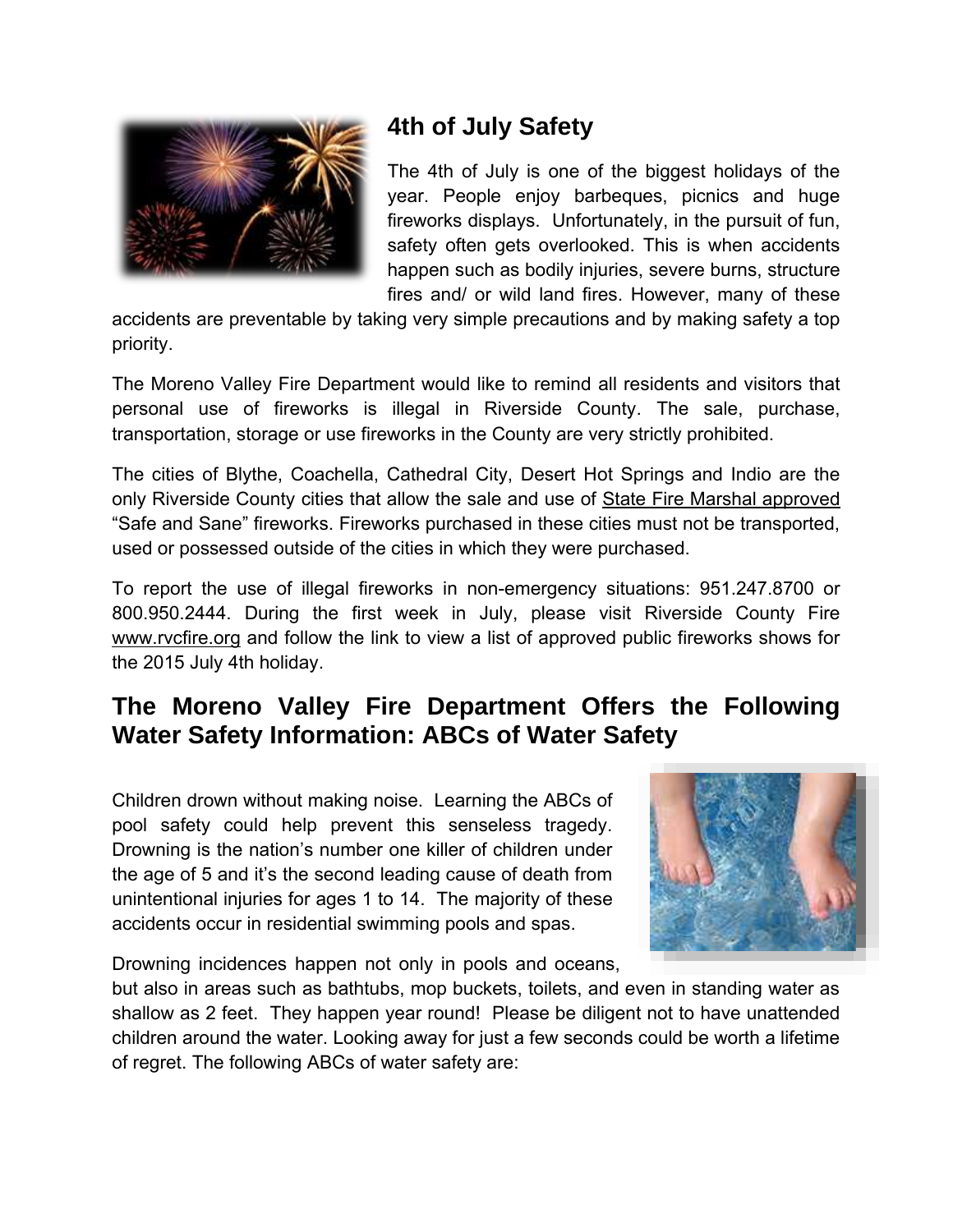- "A"- Adult Supervision: It is important that the "water watcher" must be somebody who is capable of swimming. Also, have more than one water watcher who can swim if possible and make sure that there is a phone nearby to call 9-1-1 in an emergency.
- "B"- Barriers: In addition to barriers/ layers, you should have multiple layers of protection such as safety covers, door alarms, gate alarms, and motion detectors to warn you of possible problems. For toilet safety, there are toilet latches to prevent small children from lifting the cover.
- "C"- Classes: Learning CPR is important. It is also important to teach children to swim.

In the event of an emergency, stay calm when calling 911 and be sure to clearly and calmly state the information and listen for instructions as those vital seconds could save your child's life. Inform children of the dangers and of water safety rules.

## **The Office Of Emergency Management Offers the Following Information About Heat Related Illness:**



As temperatures rise and we move closer to summertime, the Office of Emergency Management would like to inform everyone that heat related illness and deaths are highly common and typically, preventable. People suffer heat-related illness when their bodies are unable to compensate and properly cool themselves. The body normally cools itself by

sweating. But under some conditions, sweating just isn't enough. In such cases, a person's body temperature rises rapidly. Very high body temperatures may damage the brain or other vital organs. Since heat-related deaths are preventable, people need to be aware of who is at greatest risk and what actions can be taken to prevent a heatrelated illness or death.

The elderly, the very young, and people with mental illness and chronic diseases are at highest risk. However, even young and healthy individuals can succumb to heat if they participate in strenuous physical activities during hot weather. Air-conditioning is the number one protective factor against heat-related illness and death. If a home is not airconditioned, people can reduce their risk for heat-related illness by spending time in public facilities that are air-conditioned.

#### *The best defense is prevention. Here are some prevention tips:*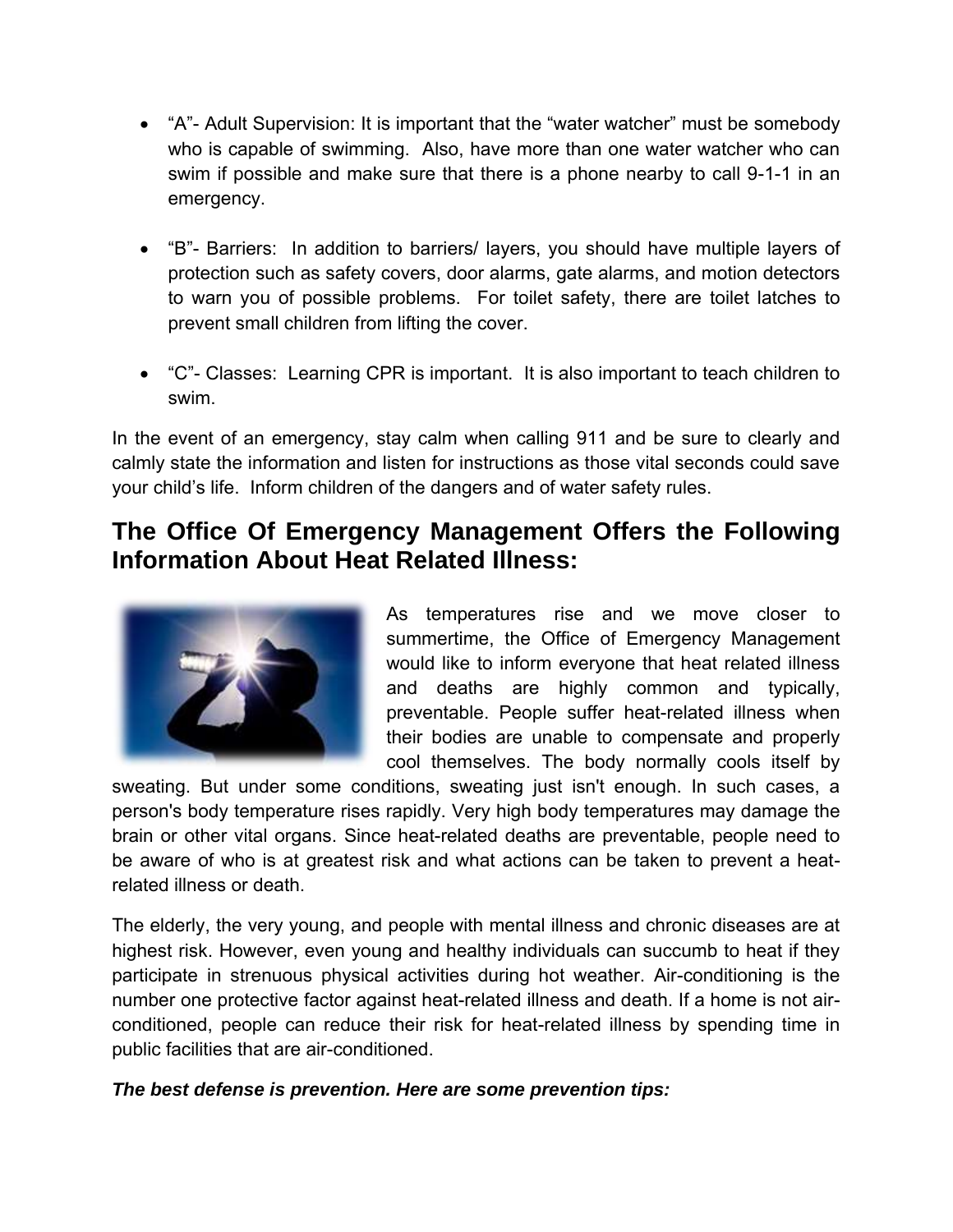- Drink more fluids (nonalcoholic) regardless of your activity level. Don't wait until you're thirsty to drink.
- Don't drink liquids that contain alcohol or large amounts of sugar–these actually cause you to lose more body fluid. Also, avoid very cold drinks, because they can cause stomach cramps.
- Stay indoors and, if at all possible, stay in an air-conditioned place. If your home does not have air conditioning, go to the shopping mall or public library–even a few hours spent in air conditioning can help your body stay cooler when you go back into the heat.
- An "Excessive Heat Warning" is issued when the heat index or real temperature is expected to reach 110 degrees or more in our area. Call your local health department or visit the Riverside County website at <http://www.rivcocob.org/cooling-centers/>to find the nearest heat-relief shelters in your area.
- Electric fans may provide comfort, but when the temperature is in the high 90s, fans will not prevent heat-related illness. Taking a cool shower or bath, or moving to an air-conditioned place is a much better way to cool off.
- Wear lightweight, light-colored, loose-fitting clothing.
- **NEVER** leave anyone in a closed, parked vehicle.
- Although any one at any time can suffer from heat-related illness, some people are at greater risk than others. Check regularly on infants and young children

### *For more information, please call the Office of Emergency Management at 951.413.3800*